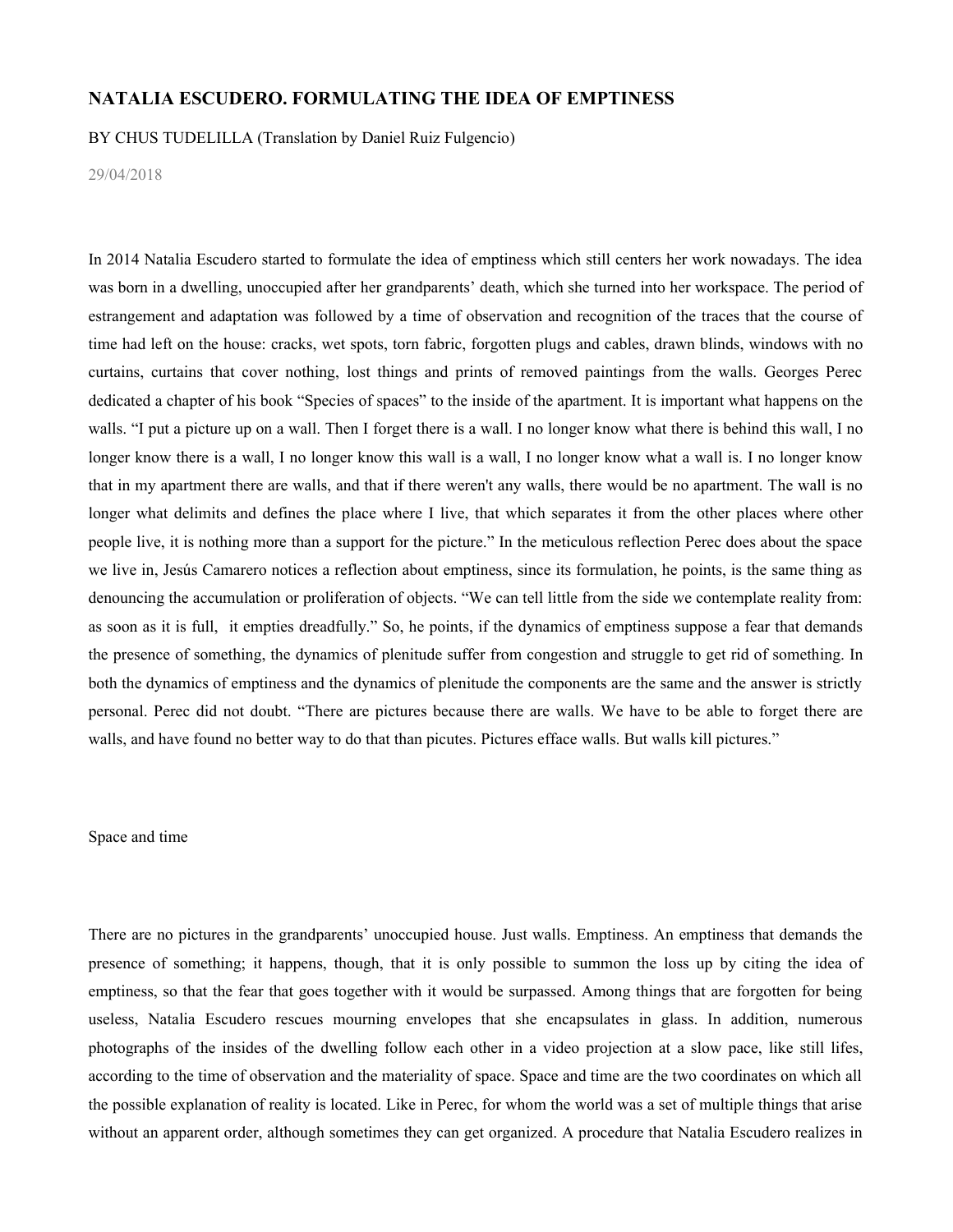her installations, whose creative process she explained: "... I thought of disposing some objects together with others. Normally I stock them, put them in boxes and forget about them. I don´t look for them, I find them… and keep an isolated memory of every of them. They are ordinary objects, imprints, fragments, little spaces…Placing them on the same surface, the table, I find out the relations that arise between them".

A procedure that has much to do with Perec's space-time organization, that, as Camarero analyzed, supposes a configuration of the matter dispersed in nuclear groups, in multiple parts, between which different relationships get established. Natalia Escudero shares with Georges Perec the attempt to collect the scattered fragments of a whole that only exists as a fluctuating idea.

## Experience of the intangibles

Natalia Escudero entitled "White" her exhibition at the gallery "A del Arte" (2018), where she gathered scattered fragments of the "totality" of her project. The conditions of the exhibition space inspired her to cover one of the walls of the gallery with curtains, behind which she hid some of the photographs from the 2015 "Wall Collections" series. On the opposite wall she placed a large shelf on top of which she disposed a sequence of countless pieces of paper, the result of cutting across books and magazines. It is, she explained, "an abstraction, a reduction that allows us to see and look in a different way; a translation from written to visual language". In a corner she placed a desk occupied by objects she had found, resting, together with a double video projection that, like an echo, repeated the title of the exhibition: White. According to Nerea Ubieto, author of the text that accompanied the exhibition, Natalia Escudero situated white at the center of her discourse: white is white, however, Ubieto considered her proposition had little to do with the colour´s immaculate qualities, it evoked the veneer that hides other layers beneath it: the walls of the grandparents' house, like a canvas primed by the past. The light that physically penetrated into the dwelling during all that time left its trace on the bare walls and floors. Lastly, a white book with numbers, corresponding with the CMYK code, designated the different shades of white light. Between the pages there were a few photos of the inside of the desolated house.

Everything changes, and still, everything remains the same. Natalia Escudero is interested in an evolutionary transformation of a process that helps her to submit to the initial epoch of memory, the start of so many roads, as Jose Jimenez wrote referring to *The Metamorphoses* of Ovid. The space of the house at Lapuyade Street in Zaragoza, where her grandparents lived, taught her to be attentive, to look in another way, to see. Everything starts, she says, when she finds something and looks for its history. In 2016 she proposed new tales for the "Emergency excavation" that lifted part of the floor in a hall in Kassel, where she studied. In 2017 the project "aquy.org*"* activated the memory of the stones in Genova, and the performance "Vanishing office" allowed to see and touch the books of the Regional Council of Kassel, that were to be digitalized and detached from the library. With the white, Natalia